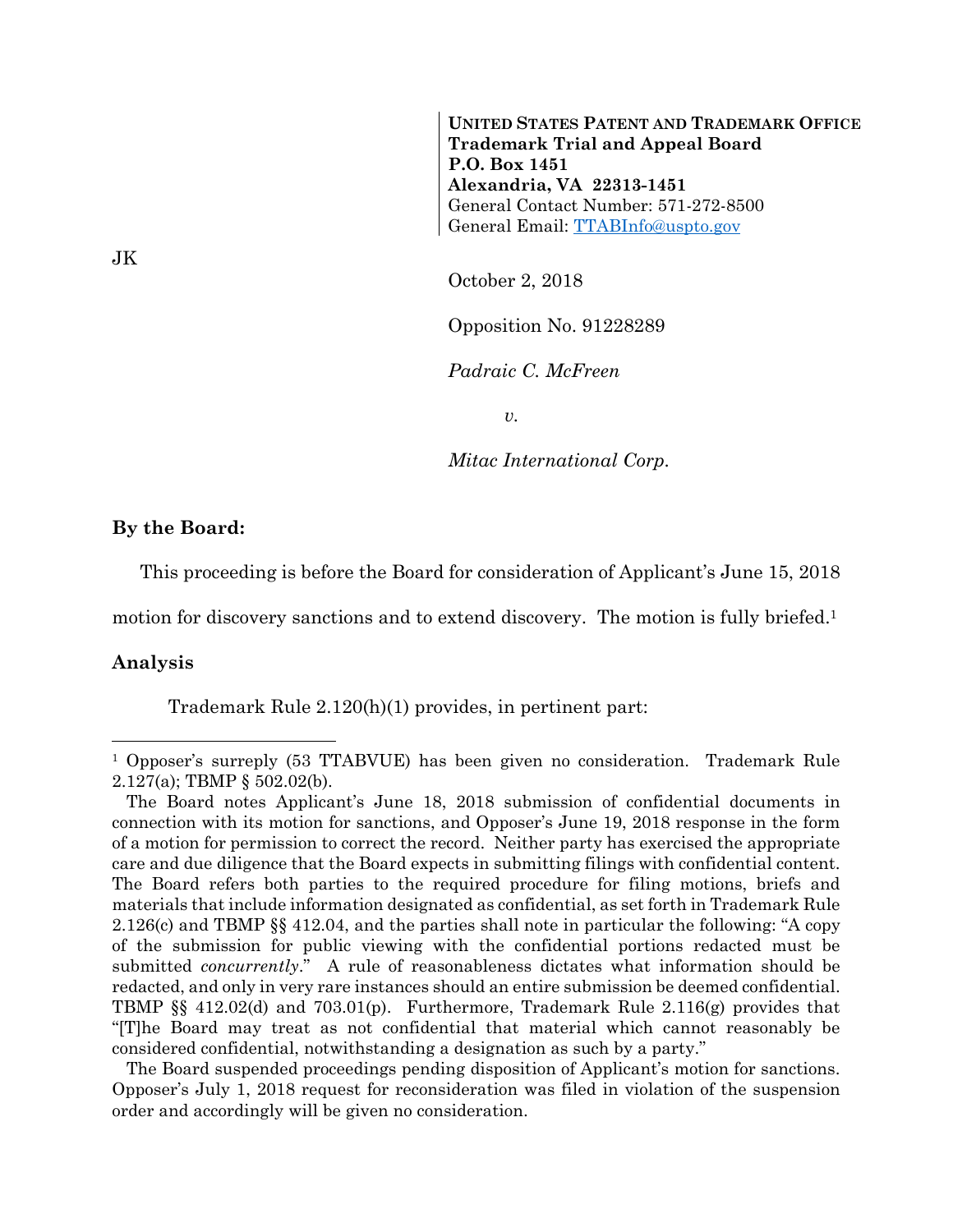If a party fails to … comply with an order of the Trademark Trial and Appeal Board relating to disclosure or discovery, including a protective order, the Board may make any appropriate order, including those provided in Rule 37(b)(2) of the Federal Rules of Civil Procedure, …

A motion for sanctions for failure to comply with an order of the Board lies only when the Board has entered an order relating to discovery (*i.e*., an order compelling discovery or a protective order) and the order has been violated. TBMP §§ 411.05 and 527.01(a) (June 2018), and cases cited therein. The sanctions that may be entered by the Board include, *inter alia*, striking all or part of the pleadings of the disobedient party; refusing to allow the disobedient party to support or oppose designated claims or defenses; prohibiting the disobedient party from introducing designated matters in evidence; and entering judgment against the disobedient party. *Id.*

Applicant seeks an order sanctioning Opposer, arguing that Opposer failed to timely and properly respond to discovery, pointing specifically to Opposer's fourth amended responses, served June 13, 2018, to Applicant's first set of interrogatories. 45 TTABVUE 7. Applicant bases its motion on said responses insofar as they include invoices from 2013 through 2017, with Opposer's customers' names redacted. 45 TTABVUE 12-36. It argues the asserted belated nature of the responses, namely, that "to the extent they have been available throughout the course of these proceedings, Opposer long had a duty to produce said invoices" since June 5, 2017 when Applicant first requested sample invoices in Document Request No. 9, and since the Board's November 21, 2017 order granting Applicant's August 22, 2017 motion to compel (45 TTABVUE 2; 30 TTABVUE; 19 TTABVUE). Applicant further argues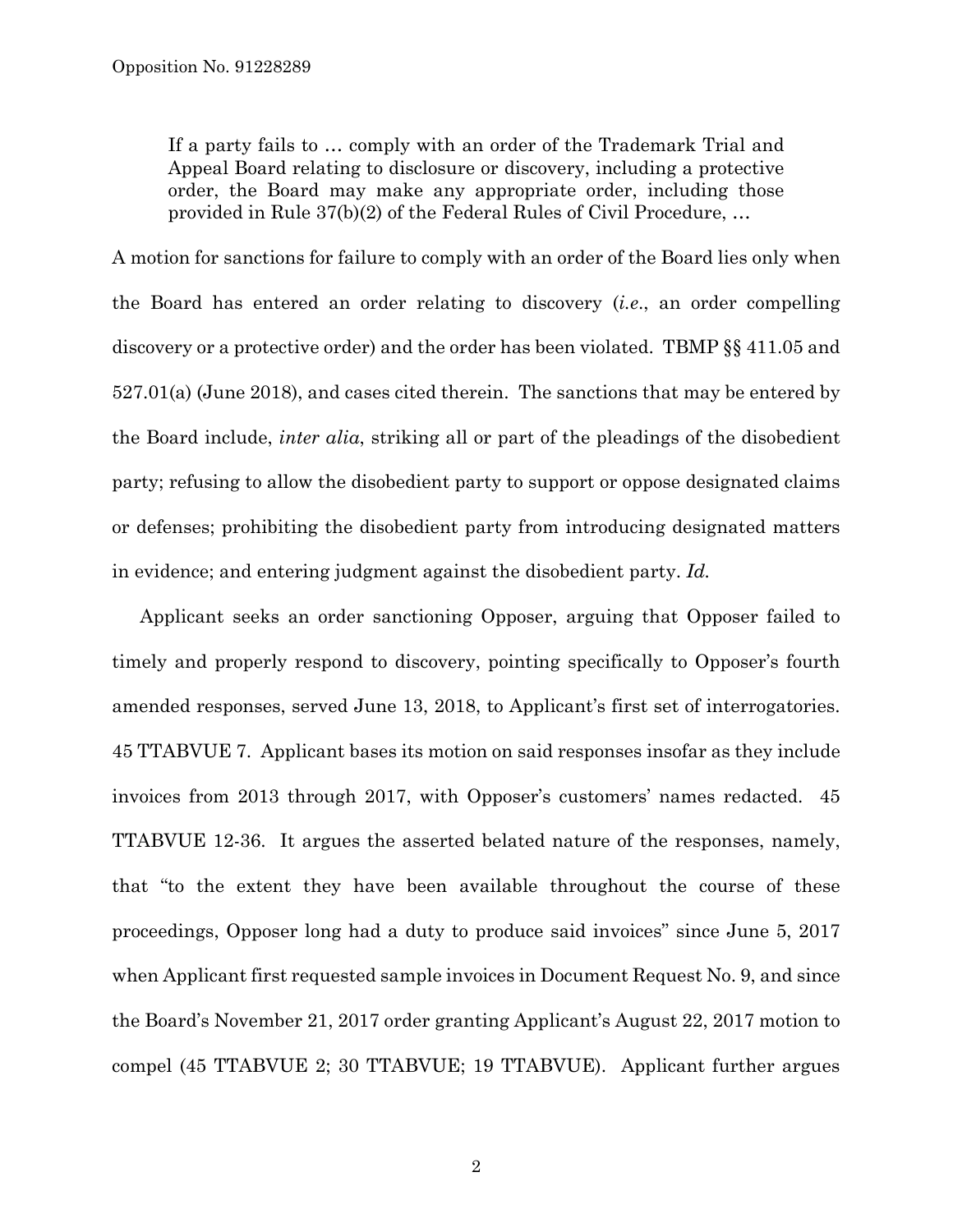l

that it is "entitled to Opposer's customer's names" that Opposer redacted in response to Applicant's Interrogatory No. 2(b), which requests "[W]ith respect to each of Opposer's Marks, identify the customer who purchased the goods." 45 TTABVUE 3, 8. The related inquiry, Document Request No. 9, reads: "[A] sampling of invoices showing sales of each of Opposer's Goods under each of Opposer's Marks since the date of first use in commerce to the present." 19 TTABVUE 29. Applicant points out that the interrogatory and document request were part of its earlier motion to compel. 45 TTABVUE 3. Applicant maintains that it "questions the authenticity of these invoices" and that "it should be entitled to Opposer's customer's (sic) names." 45 TTABVUE 3. It argues that it has spent a year seeking discovery regarding Opposer's alleged use of the mark on its goods in commerce, that Opposer is not acting in good faith and that the delay in producing the redacted invoices is an example of Opposer's "obstructionist conduct." 45 TTABVUE 4. Applicant also submits June 14, 2018 email communications with Opposer. 45 TTABVUE 4, 38-39. Applicant argues that "the only appropriate sanction should be dismissal," (45 TTABVUE 2, 4), but seeks in the alternative that discovery be extended to allow it to conduct further discovery with respect to authenticating the invoices. 45 TTABVUE 2, 4.

Contesting the motion,2 Opposer argues, *inter alia*, that Applicant is proposing that the Board apply a double-sanction for the same behavior for which it previously sanctioned Opposer, and that it is "too late for Applicant to raise a legitimate legal

<sup>2</sup> Without explanation, Opposer appears to have filed its brief twice. 46 TTABVUE, 47 TTABVUE. The Board has given consideration to and refers to 47 TTABVUE. Duplicate submissions should not be filed.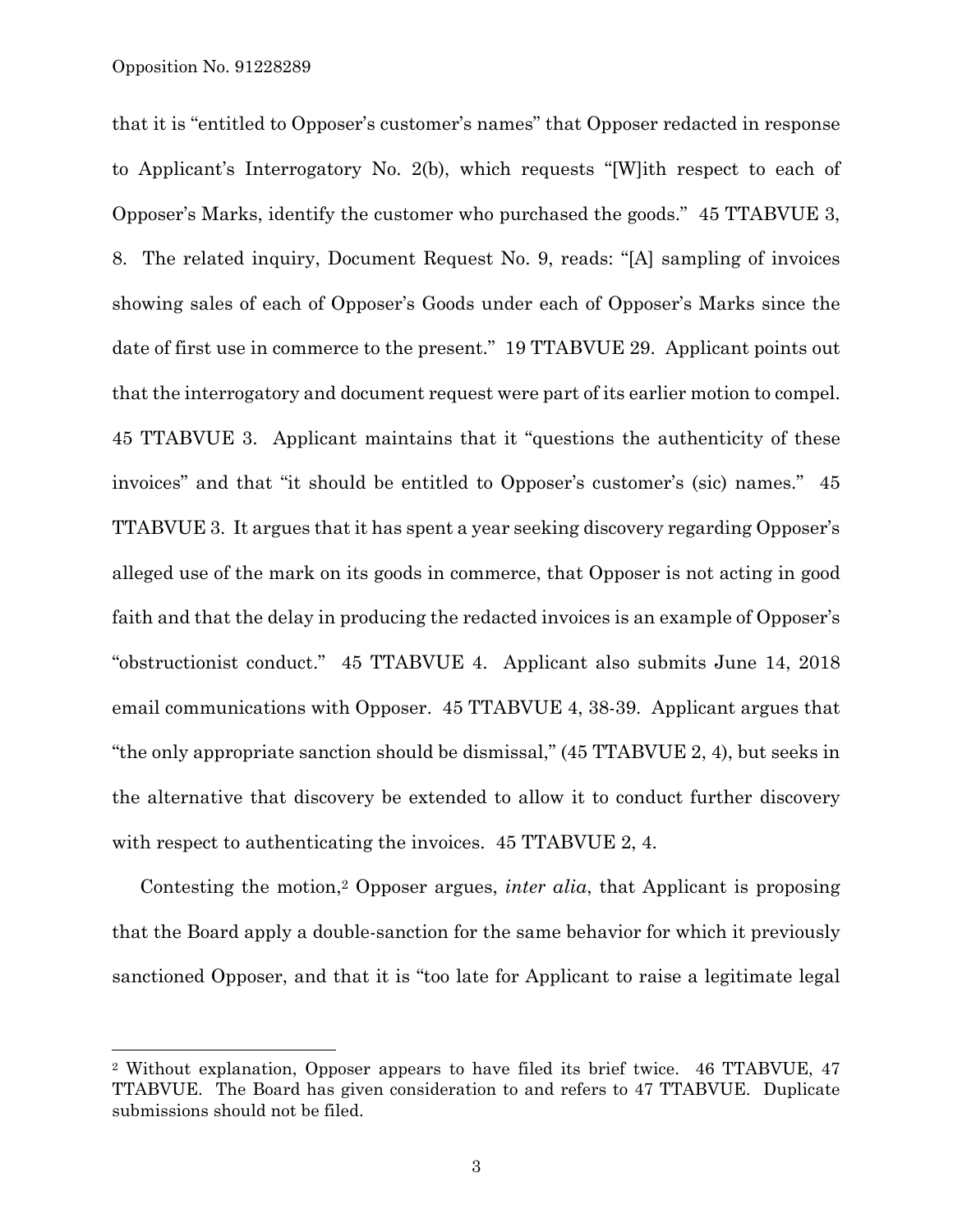basis" for relief. 47 TTABVUE 3. Opposer further argues that the Board already dealt with the issue of customer identification, and that Applicant also produced invoices with redacted customer names and invoice numbers. 47 TTABVUE 6, 13- 64. Opposer also maintains that Applicant made no attempt to coordinate discovery with Opposer between June 1 and June 15, 2018, and that Applicant did not communicate its concerns or coordinate with Opposer regarding Opposer's time to serve responses. 47 TTABVUE 5.

Turning to the record, as the Board previously noted in its June 1, 2018 order,

Whereas the classes of customers for a party's involved goods or services are discoverable, the names of customers, including dealers, constitute confidential information and generally are not discoverable, even under a protective order. TBMP § 414(3).

44 TTABVUE 5. In its reply brief (52 TTABVUE 2) Applicant relies on TBMP § 414(3)

insofar as that provision further states:

However, the name of the first customer for a party's involved goods or services sold under its involved mark, and, if there is a question of abandonment, the names of a minimal number of customers for the period in question, may be discoverable under protective order.

Applicant's Interrogatory No. 2(b) is reasonably read to seek the identity of the customer(s) who purchased the goods on *the date of first use* of Opposer's mark in commerce, and the specific good(s) on which the mark was first used, and Document Request No. 9 seeks a sampling of invoices showing sales of each of Opposer's goods under each of Opposer's marks since *the date of first use in commerce* to the present (emphasis added). To the extent that the discovery seeks the names of the first customer(s) for each of Opposer's goods sold under Opposer's mark, this is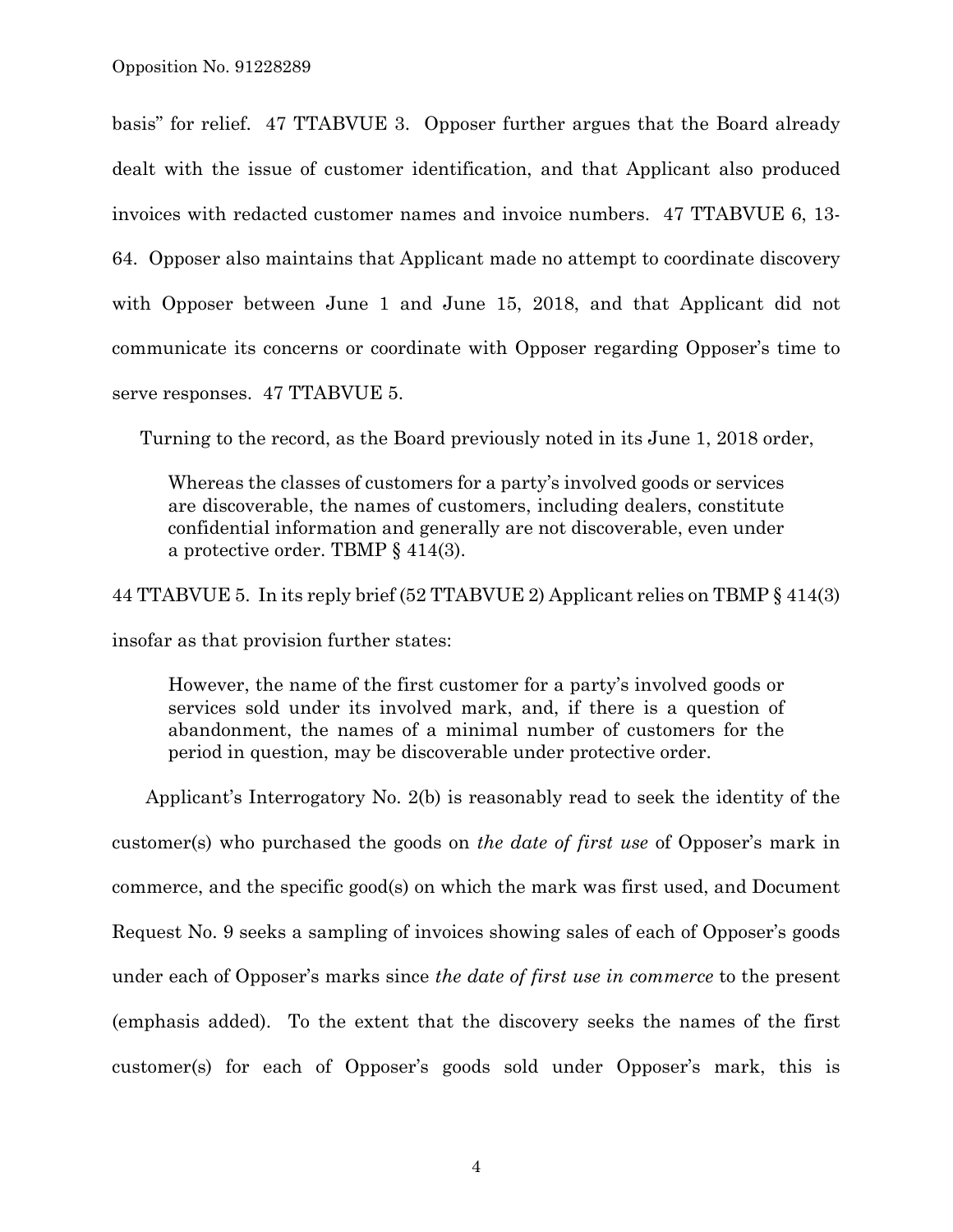discoverable. A party usually is required to furnish the name and address of its first customer(s) in order to verify its claimed date of first use. *Johnston Pump/General Valve Inc. v. Chromalloy American Corp.*, 10 USPQ2d 1671, 1675 (TTAB 1988). However, names of customers "to the present" is not discoverable. Applicant has not set forth abandonment as a defense in which it articulates a period in question during which it alleges that Opposer ceased use of his mark. Thus, Applicant, having not identified a period in question, similarly is not entitled to "the names of a minimal number of customers for the period in question." On this record, Opposer's redaction of the names of customers on the invoices that he does not offer to shown his *first use of his mark in commerce on his goods* is not sanctionable conduct.

Notwithstanding, Fed. R. Civ. P. 26(e)(1) firmly charges parties with a duty to supplement their discovery responses. TBMP § 408.03. If Opposer has not already done so, Opposer is expected to serve a supplemental production, unredacted and under the protective order, providing the discoverable information sought - the name of the first customer for each of his goods sold under his mark - in order to verify or assist in verifying his claimed date of first use of its mark in commerce. TBMP § 414(3). Moreover, the Board takes notice that Opposer should have produced the invoices earlier, and has provided substantive information in an essentially piecemeal fashion in this proceeding, including information regarding the basic issue of his use of his asserted mark and his goods in commerce.

Also in support of the sanction of dismissal, Applicant posits that it is entitled to the customer names and invoice numbers in order to enable it to authenticate the

5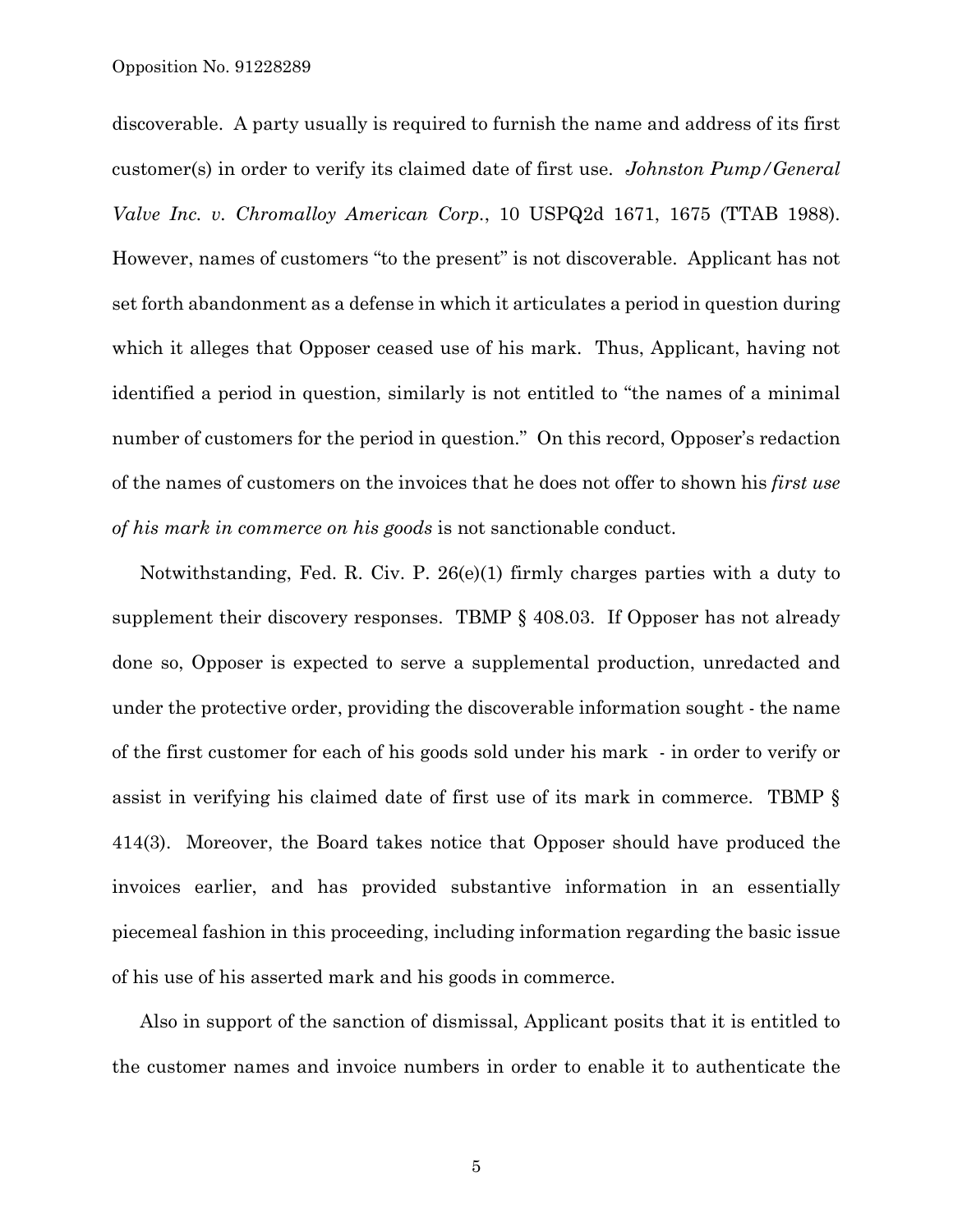invoices themselves. However, Opposer's redaction of this information does not warrant the sanction of dismissal. The record does not support a finding that Opposer has willfully evaded its discovery obligations, and Applicant has not persuaded the Board that the harsh remedy of judgment is justified. Moreover, Opposer can properly authenticate the invoices by, for example, submitting an appropriate affidavit or declaration of an affiant who has firsthand knowledge of them, *e.g*. their identity, dates and contents. Indeed, Opposer would normally do so if he intends to rely on the documents for any purpose at trial.3

In view of these findings, Applicant's motion for the sanction of dismissal is **denied**.

Applicant has, however, demonstrated that its request in the alternative for a reasonable extension of the discovery period is warranted. Accordingly, the motion to extend is **granted as modified** to the extent that discovery is extended for 45 days. Dates are reset accordingly.

## **Schedule**

1

Proceedings are resumed. Discovery and trial dates, are hereby reset as follows:

| Discovery Closes [FOR APPLICANT]     | 11/13/2018 |
|--------------------------------------|------------|
| Plaintiff's Pretrial Disclosures Due | 12/28/2018 |
| Plaintiff's 30-day Trial Period Ends | 2/11/2019  |
| Defendant's Pretrial Disclosures Due | 2/26/2019  |
| Defendant's 30-day Trial Period Ends | 4/12/2019  |
| Plaintiff's Rebuttal Disclosures Due | 4/27/2019  |

<sup>&</sup>lt;sup>3</sup> To reiterate what the Board stated in a previous order, Opposer bears the burden of proof at trial. Opposer would presumably rely, at least in part, on the invoices and related documentation to prove his first use of the mark on commerce in order to establish priority, a necessary element of the likelihood of confusion claim under Trademark Act Section 2(d).